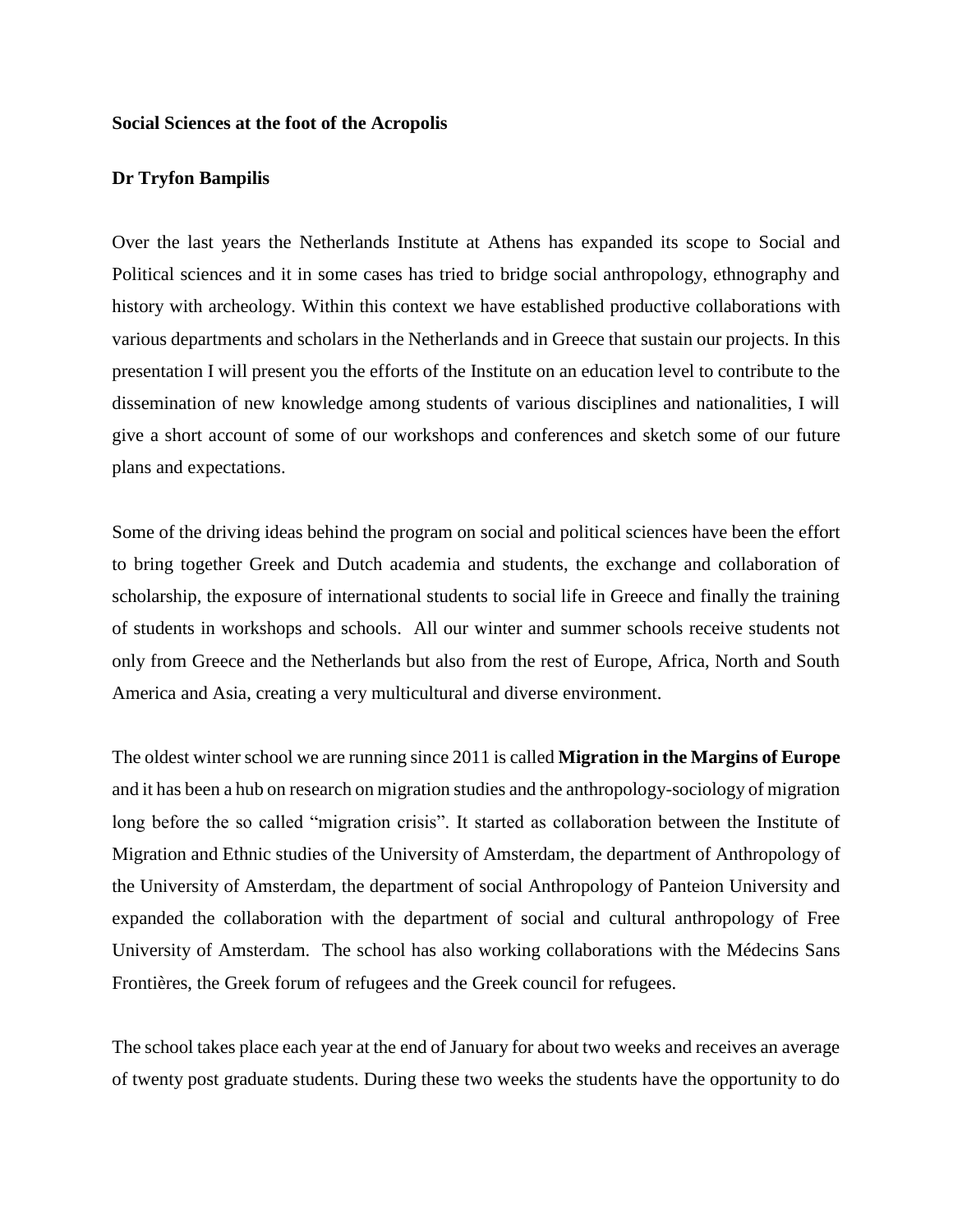fieldwork through participant observation and ethnographic methodology among the migrant communities and networks of Athens. The winter school has a contact list with organizations and persons that the students can begin their research and gradually build up relationships and new contacts. During these two weeks the students are divided in groups of three depending on their language skills and level in order to collaborate in their project. The students have to decide upon arrival the topic of their research and in consultation with their supervisors they conduct their fieldwork. The result of the fieldwork will be summarized in an essay in the form of ethnographic report and a presentation at the end of the school.

The topics that the students have been working on are very diverse: how people experience their journey and the conditions of being on the move, how precarity-discrimination or racism are affecting migrants or refugees, what are the dreams-expectations and possibilities about the future for those who have to leave their countries, and how the crisis in Greece has been affecting the perceptions of the country about refugees and Others or has turned some voters to far right extremism? Therefore, our topics range from questions on identity and culture to social policy, bureaucracy and perspectives of the state and law. In the past students have worked with Nigerian, Senegalese, Afghani, Pakistani, Tanzanian, Sudanese, Chinese, Syrian and Iraqi communities but have also conducted fieldwork among NGO's and neighborhood initiatives. One of our schools expanded also to Turkey and took place for one week in Istanbul in Koç University and carried on for a week in Athens.

In parallel with the winter school several workshops, lectures and international conferences that relate directly to the themes of the winter school have been organized. **Philοxenia, Xenophobia and Violence** took place in 2011 and had an impact on warning Greek public for a rising xenophobic violence and a distorted idea of hospitality that imposed hierarchical relationships in relation to migrants. Speakers had included Jane Cowan, Katerina Rozakou, Dimitris Christopoulos, Efthimios Papataxiarchis, Giorgos Tsimouris and Dimitris Dalakoglou. A second conference titled **Dawn of the Nationalists** dealt specifically with the emergence of far right extremism in contemporary Greece with a special focus on the political party Golden Dawn and tried to understand the history and success of the party in relation to the economic recession. Speakers included Anna Frangoudaki, Vasiliki Georgiadi with Lamprini Rori, Kosti Papaioanou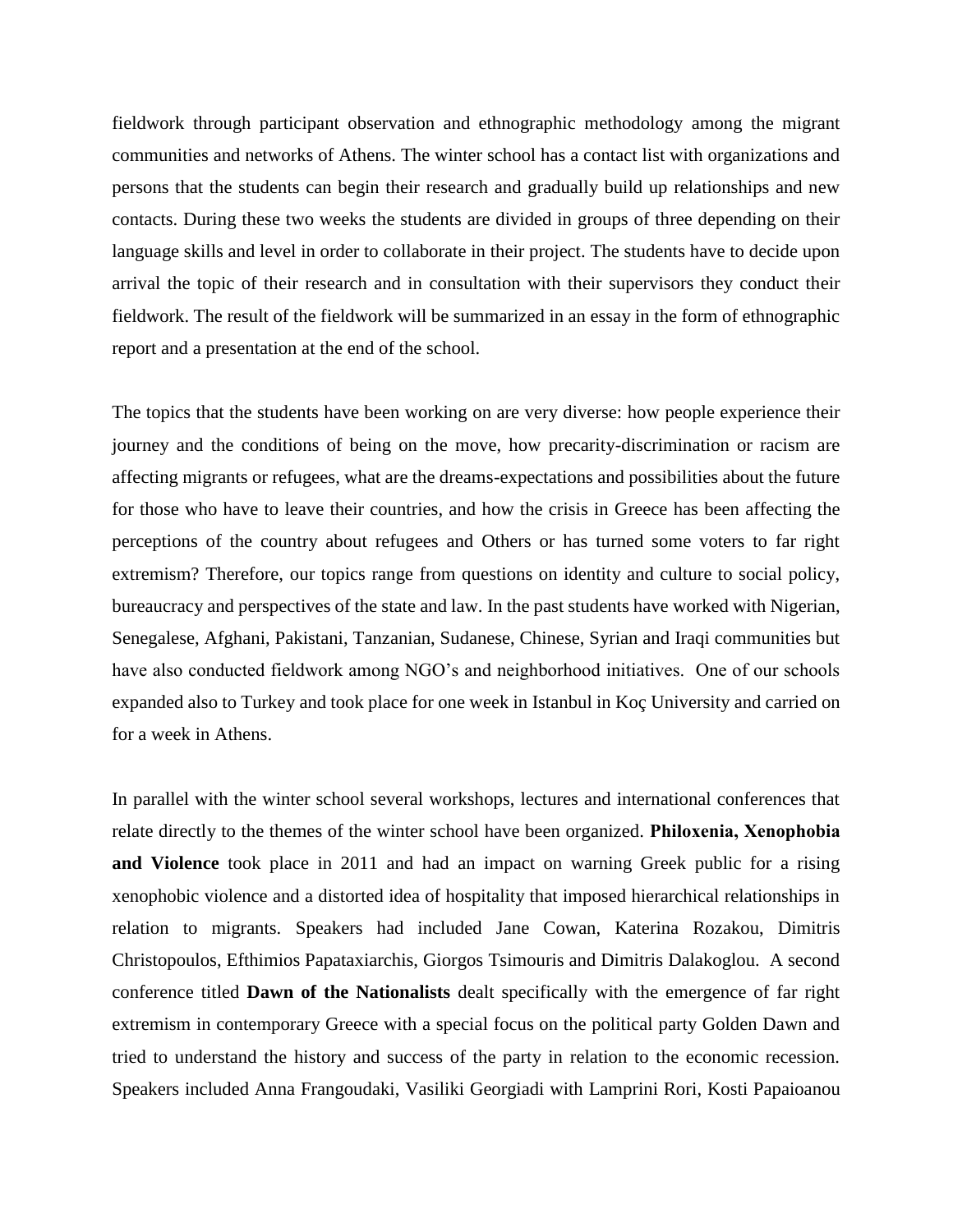and Dimitri Kousouri. As a result of the expansion of the school to Turkey another conference in relation to the winter school emerged in 2017, **Turkey in transition: before and after the attempted coup.** The conference was co-organized with Nikos Christofis who received his PhD from Leiden University and included more than twenty presentations of international scholars and two keynote lectures, one by Joost Lagendijk and one by Hamit Bozarslan.

The second major activity of the Institute is the summer school **Visual Ethnography of Cityscapes** witch runs for more than three weeks every July in the last four years in collaboration with the Ethnographic Film Festival of Athens and the departments of Anthropology of Leiden, University of Amsterdam and Free University Amsterdam. The summer school receives over 30 international students each year who are introduced to visual anthropology and visual ethnography and are given the opportunity to learn filming and produce a short film of about 10 minutes in the urban cityscape of Athens. Most of the students who arrive to our school do not have any idea about filming and within three weeks they have learned to use the camera as a major tool in their research, thus opening up the way for a multi-modal ethnography. The film results of the summer school are being judged by the ethnographic film festival of Athens and those that succeed in passing are presented each year in a special film session of the festival.

Except being a school of visual ethnography and anthropology, the summer school has also recorded through this collaborative endeavor with students various aspects of the city in crisis, social movements, neighborhoods, gentrification, heritage and perceptions about the past and the future thus putting the summer school at the threshold of ethnography, material and visual culture. Films of the summer school are also presented internationally in various festivals around the world. Our forthcoming collaboration with the department of archeology of Leiden University on collaborative filming might open up further possibilities for a new multimodel visual archeological ethnography. Also some of our films were presented in last year's archeological dialogues in a special section that was well received and discussed.

In parallel with the Summer school the larger interest on material and visual culture of the institute has been present since the first conference we had organized on **Social Matters, Anthropological**